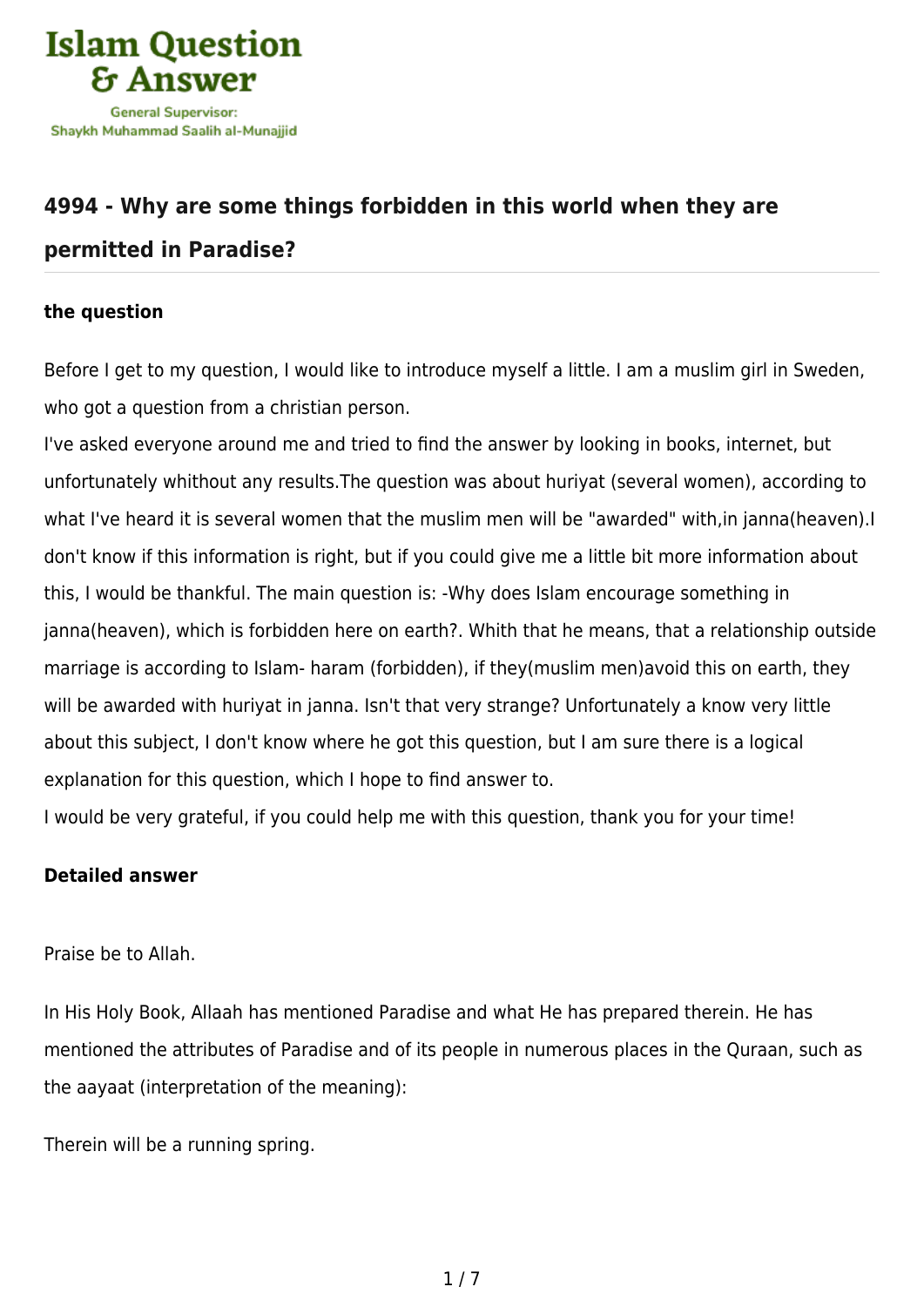

Therein will be thrones raised high.

And cups set at hand.

And cushions set in rows.

And rich carpets (all) spread out

[al-Ghaashiyah 88:12-16]

But for him who fears the standing before his Lord, there will be two Gardens (i.e. in Paradise).

Then which of the Blessings of your Lord will you both (jinn and men) deny?

With spreading branches.

Then which of the Blessings of your Lord will you both (jinn and men) deny?

In them (both) will be two springs flowing (free).

Then which of the Blessings of your Lord will you both (jinn and men) deny?

In them (both) will be every kind of fruit in pairs.

[al-Rahmaan 55:46-52]

Wherein both will be Qaasiraat ut-Tarf [chaste females (wives) restraining their glances, desiring none except - their husbands], with whom no man or jinni has had Tamth [sexual intercourse] before them.

Then which of the Blessings of your Lord will you both (jinn and men) deny?

(In beauty) they are like rubies and coral.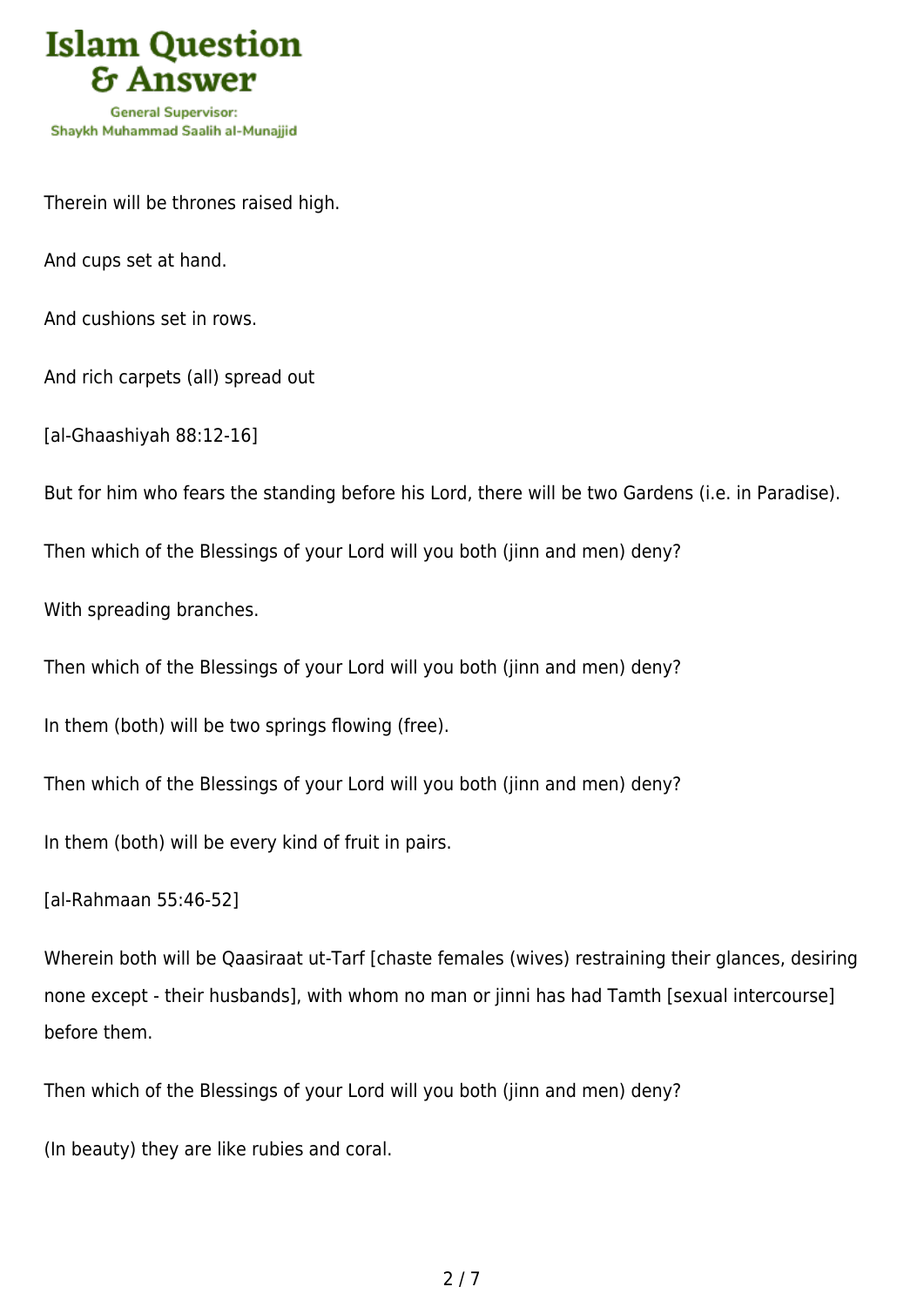

[al-Rahmaan 55:56-58]

Hoor (beautiful, fair females) guarded in pavilions

[al-Rahmaan 55:72]

And (there will be) Hoor (fair females) with wide lovely eyes (as wives for Al-Muttaqoon the pious).

Like unto preserved pearls.

A reward for what they used to do.

[al-Waaqiah 56:22-24]

There are many saheeh ahaadeeth from the Prophet (peace and blessings of Allaah be upon him) which describe the women of Paradise and state that they will be prepared on the Day of Resurrection for the muttaqoon (pious). Among these ahaadeeth is the hadeeth of Abu Hurayrah (may Allaah be pleased with him) who said, the Messenger of Allaah (peace and blessings of Allaah be upon him) said:

The first group to enter Paradise will look like the moon on the night when it is full, then those who follow them will look like the brightest star in the sky; they will not urinate or defecate or spit or blow their noses. Their combs will be of gold and their sweat will be musk and their incenseburners will be pearls. Their wives will be al-hoor al-iyn. Their appearance will be the same and they will look like their father Adam who was sixty cubits tall.

(Saheeh al-Jaami, 2015).

It was also reported that he (peace and blessings of Allaah be upon him) said: A tent will be a pearl sixty miles high, in each corner of which will be a wife for the believer whom no one else will see.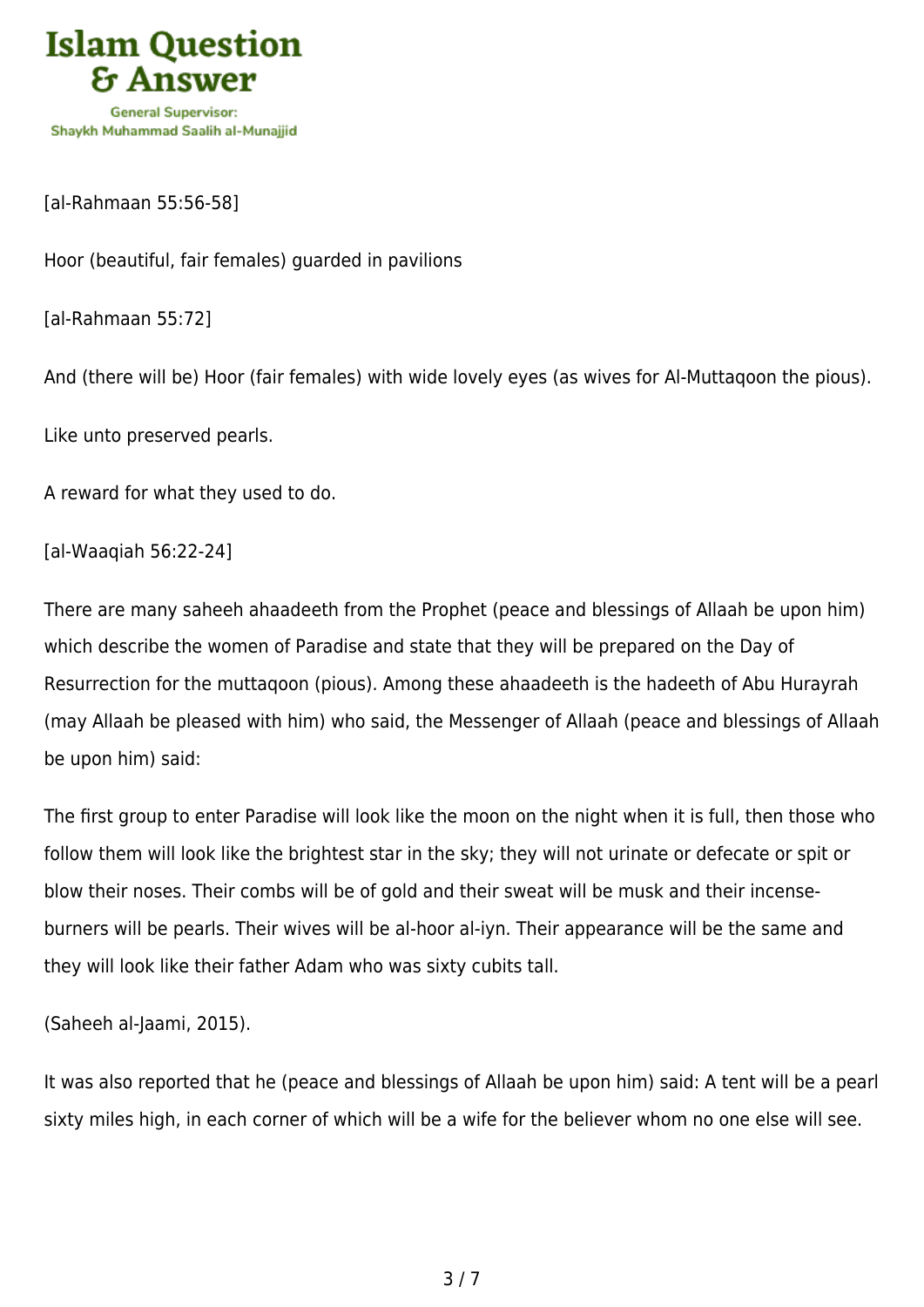

(Saheeh al-Jaami, 3357).

In these ahaadeeth the women of Paradise are mentioned who have been prepared for the men. In His Book, Allaah called them al-Hoor. Al-Hoor is the plural of Hooraa . Al-Qurtubi said in al-Ahkaam (17/12): (This means) a woman in whose eyes the white is intensely white and the black is intensely black. We believe in that with absolute faith uncontaminated with any doubts. It is part of the essentials of our belief. For more information see Saheeh al-Bukhaari, Kitaab Bad al-Khalq, Baab Sifat al-Jannah; and Saheeh Muslim, Abwaab Sifat al-Jannah; and Sifat al-Jannah by Abul-Naeem al-Isfahaani, which describes the women of the people of Paradise and their beauty.

With regard to the question about why Islam encourages and gives glad tidings of things in Paradise which are forbidden in this world, such as men having intimate relationships with women outside of the framework of marriage before we answer this question, we must make a serious point, which is that Allaah forbids whatever He wills in this world to its people, for He is the Creator and Sovereign of these things, so it is not permissible for anyone to object to the ruling of Allaah on the basis of his foolish thinking and imperfect understanding. The ruling and the decision of the matter, before and after, is only with Allaah, and there is none who can overturn His ruling, may He be glorified and exalted.

With regard to the question of why Allaah forbids some things in this world, then in the Hereafter will permit them as a reward to those who abstained from them (such as wine, zinaa, wearing silk for men, etc.), this is what Allaah wills to give as a reward to those who obey Him and patiently strive in this world. Allaah says (interpretation of the meaning):

Is there any reward for good other than good? [al-Rahmaan 55:60]

With regard to the reason why these things are forbidden, there follow a few important points: Firstly: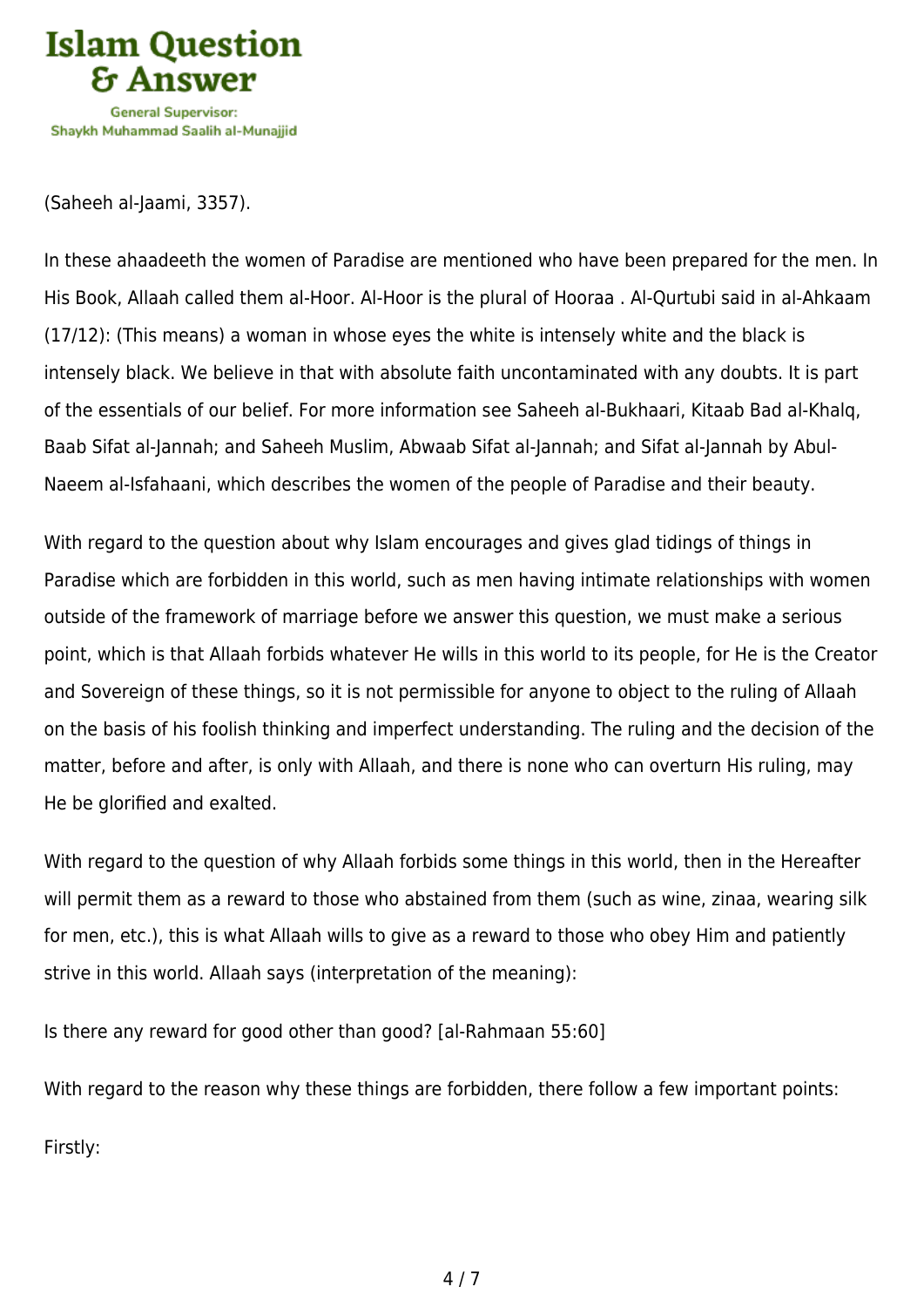

We do not necessarily know all the reasons why things are forbidden. There are some reasons which we do not know. The basic principle is to accept and submit to the texts even if we do not know the reason, because submission is the point of Islam which is based on complete obedience to Allaah, may He be exalted.

## Secondly:

Some of the reasons for the prohibitions may be clear to us, such as the corruptions that result from zinaa, e.g., the mixing of lineages, the spread of fatal diseases and so on. When Islam forbids unlawful relationships, the intention is to protect peoples lineage and honour, which may not mean anything to the kaafirs and immoral people, who jump on one another like donkeys, with a boyfriend having intercourse with his girlfriend and people having intercourse with their own relatives and so on, as if they are in the jungle. Indeed, they are worse than animals, for some animals refuse to do such a thing, but these people do not refuse and do not care. As a result of this promiscuity, the ties that bind society disintegrate and it becomes filled with fatal sexual diseases which are an indication of the wrath of Allaah towards those who violate His sacred limits and make permissible that which is forbidden.

This is unlike the relationship of a man with the Hooris in Paradise which is what has been asked about here for we may note that in the case of a promiscuous woman in this world, her honour is readily available to all and she has no religious commitment or shame. She is not bound by a lawful relationship to one person. So men and women have intercourse with whomever they want, with no restrictions of religion or morality. But the hooris in Paradise are restrained and restricted to their husbands to whom Allaah has given them as a reward for their patience in abstaining from haraam things in this world. As Allaah says (interpretation of the meanings):

Hoor (beautiful, fair females) guarded in pavilions

[al-Rahmaan 55:72]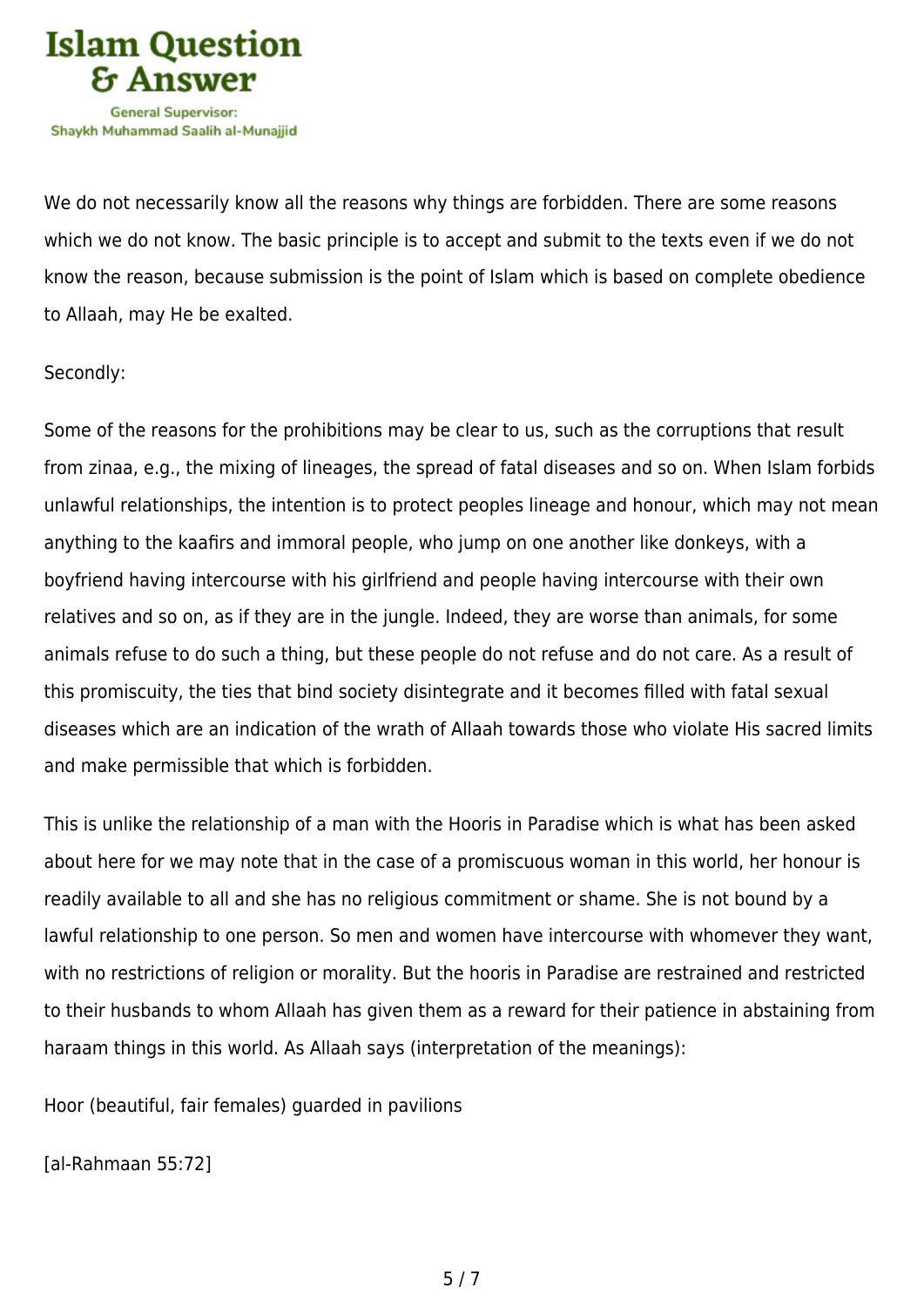

with whom no man or jinni has had Tamth [sexual intercourse] before them. [al-Rahmaan 55:56] The hoori is a wife for the man, as Allaah says (interpretation of the meaning):

and We shall marry them to Hooris [female fair ones] with wide, lovely eyes [al-Dukhaan 44:54].

And they will be confined to their husbands, and no one else will have a share in them.

Thirdly:

Allaah who has declared that in this world a man is not permitted to have more than four wives at one time is the One Who will bless the people of Paradise with whatever He wills of al-hoor al-iyn. So there is no contradiction between what is forbidden in this world and in the Hereafter, because the rulings of each are different, in accordance with what the Lord wills. Undoubtedly the Hereafter is far better and more lasting than this world. Allaah says (interpretation of the meaning):

Beautified for men is the love of things they covet; women, children, much of gold and silver (wealth), branded beautiful horses, cattle and well-tilled land. This is the pleasure of the present worlds life; but Allaah has the excellent return (Paradise with flowing rivers) with Him.

Say: Shall I inform you of things far better than those? For Al-Muttaqoon (the pious) there are Gardens (Paradise) with their Lord, underneath which rivers flow. Therein (is their) eternal (home) and Azwaajun Mutahharatun (purified mates or wives). And Allaah will be pleased with them. And Allaah is All-Seer of the (His) slaves.

[Aal Imraan 3:14-15]

Fourthly:

This prohibition may be a kind of test from Allaah to His slaves, to see whether they will obey these commands and avoid that which He has forbidden. The test could not be with regard to